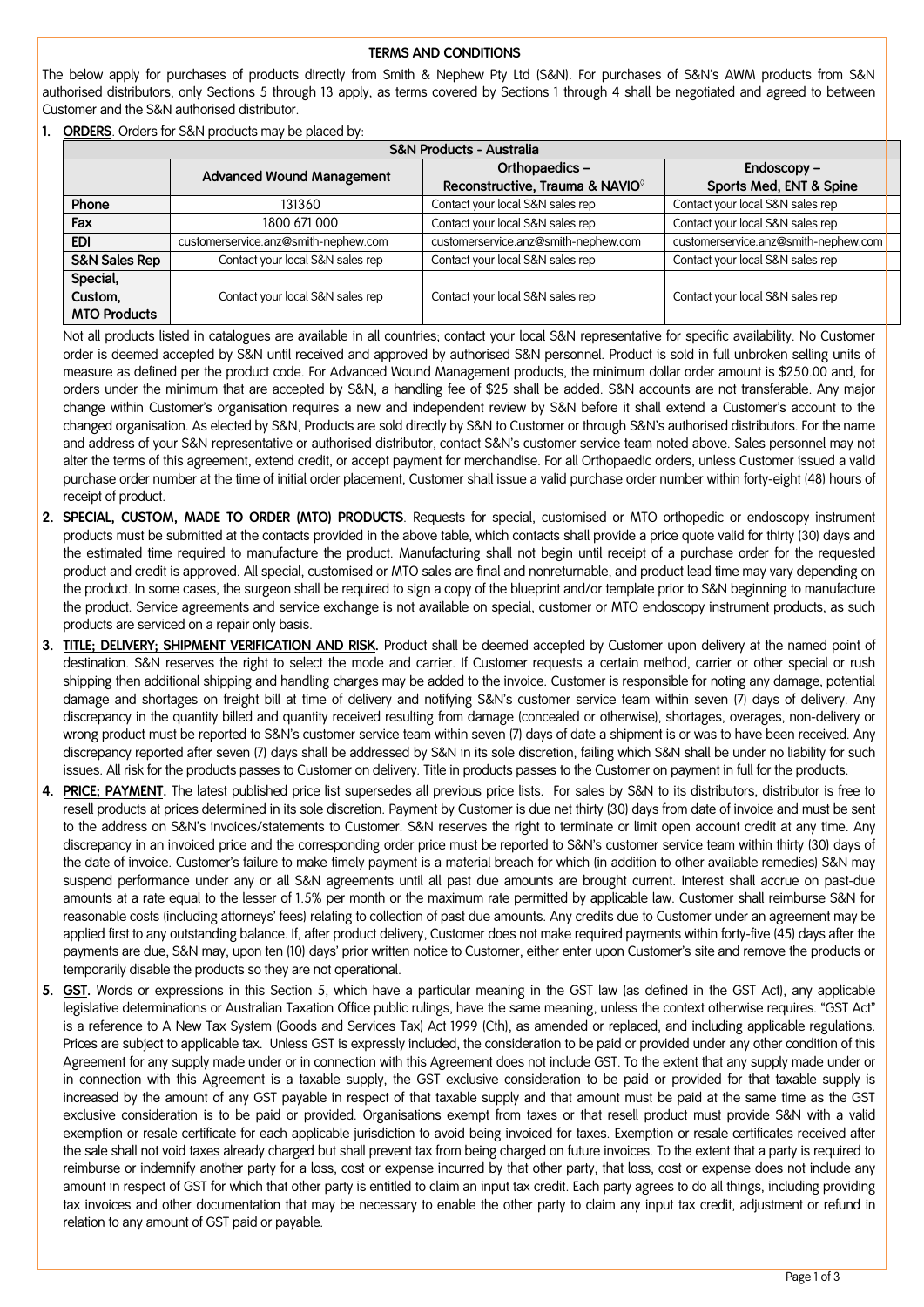- **6. RETURNS.** All product returns, whether for defect or otherwise, require the prior written authorisation of S&N, which must be obtained through S&N's customer service team within seven (7).days of delivery of the product If the return is authorised, S&N shall provide Customer a return authorisation, and Customer must return the product to S&N within seven (7) days of receipt of such return authorisation. Any product returned after seven (7) days shall be addressed by S&N in its sole discretion. Credit shall be issued only after product is received by S&N and then examined and determined to be returnable by S&N's return goods department. Customer shall not make any changes to the return authorisation without receiving prior approval through S&N's customer service team. In addition, product may be returned only under the following conditions:
	- From date of invoice, up to seven (7) for Advanced Wound Management and Orthopaedic products and up to thirty (30) days for Endoscopy products.
	- A restocking fee shall be charged: the greater of 15% or \$50 for Advanced Wound Management products and 20% for Orthopaedic and Endoscopy products, except for product defects or an error by S&N.
	- Only unopened, fully unbroken selling units of measure as defined per the product code.
	- Credit, if allowed, shall be based on saleable product still listed in S&N's current price list.
	- For Advanced Wound Management products, a copy of the original invoice is included.
	- S&N reserves the right to destroy product shipped to S&N that it deems unfit for sale.

S&N shall not accept returns for product:

- not in standard S&N packaging.
- purchased through anyone other than S&N.
- with unauthorised labels or that has been defaced.
- that is a temperature controlled product.
- that is obsolete, discontinued, special price, damaged or in broken selling units of measure.
- that is a sterile Endoscopy products with less than 1 year of shelf live remaining.
- except for warranty claims, NAVIO $^{\circ}$  products may not be returned.
- **7. PRODUCT RECALLS.** If Customer is directed to assist in any suspension of supply or recall of products for any reason by S&N, the Therapeutic Goods Administration or a health or other authority, Customer shall cooperate and comply with all such directions and provide all assistance requested by S&N.
- **8. PPSA.** In this Section 8: (i) "PPSA Law" means *Personal Property Securities Act 2009* (Cth) (PPS Act), as amended or replaced, and applicable regulations and any amendment made to any other legislation as a consequence of the PPS Act; and (ii) a term that is used in italics has the same meaning as in the PPS Act. Customer acknowledges and agrees that: (i) this Agreement creates a *security interest* in all present and after acquired products and any *proceeds* as security for Customer's obligations to S&N; (ii) S&N is a *secured party* in relation to the products and any *proceeds*, and is entitled to register its interest on the *register* as a *security interest* and a *purchase money security interest*, at the discretion of S&N; (iii) S&N may, by notice to Customer, require Customer to take all steps that S&N considers to be necessary or desirable to ensure its *security interest* in the products and the *proceeds* is enforceable, and to perfect or better secure the position of S&N under this Agreement as a first ranking security, and Customer shall comply with that notice; (iv) Customer shall comply with a notice from S&N under this clause at the cost and expense of Customer; (v) Customer shall promptly inform S&N of any change to information that it provides to S&N under this clause; and (vi) S&N is not obliged to give any notice, document or information under the PPSA Law (including notice of a verification statement) unless the provision of the notice, document or information is required by the PPSA Law and cannot be excluded. S&N retains any rights of enforcement arising under the PPSA Law, under this Agreement or otherwise, including but not limited to a right to seize *collateral* under section 123 of the PPS Act.
- **9. COMPLIANCE.** Each party shall conduct its business and affairs in an ethical manner and comply with all applicable laws, regulations, and industry codes. Any breach by Customer or its representatives or agents shall entitle S&N to terminate this agreement immediately upon S&N's written notice to Customer. Customer acknowledges receipt of S&N's Code of Conduct that is available on S&N's website at [http://www.smith](http://www.smith-nephew.com/compliance/global-compliance-programme/)[nephew.com/compliance/global-compliance-programme/.](http://www.smith-nephew.com/compliance/global-compliance-programme/) All transactions between Customer and S&N in connection with this agreement are made in good faith on the basis of arms-length negotiation and all prices are consistent with fair market value. The prices reflected on S&N invoices incorporate applicable discounts to S&N's list prices for the named products. Prices may be subject to further rebates earned (if any) pursuant to an agreement between Customer and S&N.
- **10. LIMITED WARRANTY.** S&N products are warranted to conform in all material respects to S&N's standard specification for a particular product in effect at the time of product delivery to the buyer (including any tolerance parameters) for the warranty period specified for the products at [www.SNWarranties.com](http://www.snwarranties.com/) (Warranty Period); provided, however, for any products for which ArthroCare Corporation is the legal manufacturer, the product warranty (including warranty length) is as stated in the Information For Use (IFU) accompanying the product (see product packaging for the name of the legal manufacturer). For products supplied to a "Consumer" as defined under the Australia Consumer Law, the products come with consumer guarantees that cannot be excluded under the Australian Consumer Law, and in such a case, (i) the Consumer is entitled to a replacement or refund for a major failure and for compensation for any other reasonably foreseeable loss or damage, and (ii) the Consumer is entitled to have the products repaired or replaced if the products fail to be of acceptable quality and the failure does not amount to a major failure; such Consumer's rights are in addition to other rights and remedies the Customer may have under law. To the extent not prohibited by law, for any products found to not be in conformance with this warranty during the Warranty Period, this warranty provides and is restricted to, as elected by S&N, (i) repair or replacement of such products or the supply of equivalent products without charge and within a reasonable period of time; (ii) the payment of the cost of replacing the products or of acquiring equivalent products; (iii) the payment of the cost of having the products repaired. If S&N repairs or replaces product under this warranty and requests Customer to return such product, Customer must ship such product to S&N freight prepaid by Customer. Customer shall be invoiced for any replacement product if Customer does not return the requested replaced product within thirty (30) days after S&N's shipment of the replacement product. This warranty does not cover and is voided by any of the following: (i) product packaged or labeled by someone other than S&N or its authorised agents; (ii) product not used in compliance with the specifications, instructions or claims for use of the product; (iii) equipment product used in conjunction with disposables or accessories not specified for use with such equipment; (iv) equipment product used in conjunction with reprocessed disposables or accessories; (v) modification of product; (vi) product past its expiration date; (vii) normal wear and tear; (viii) damage due to misuse, reprocessing, alteration, unauthorised repair or negligent handling or damage due to lack of care by the owner, user or handler of the product including but not limited to storage, handling or cleaning; or (ix) any other damage inflicted to products by the owner, user or handler. A 90-day warranty on repairs applies to the defective component repaired. This warranty applies only to the original buyer from S&N (or its authorised distributor) and is not transferable.